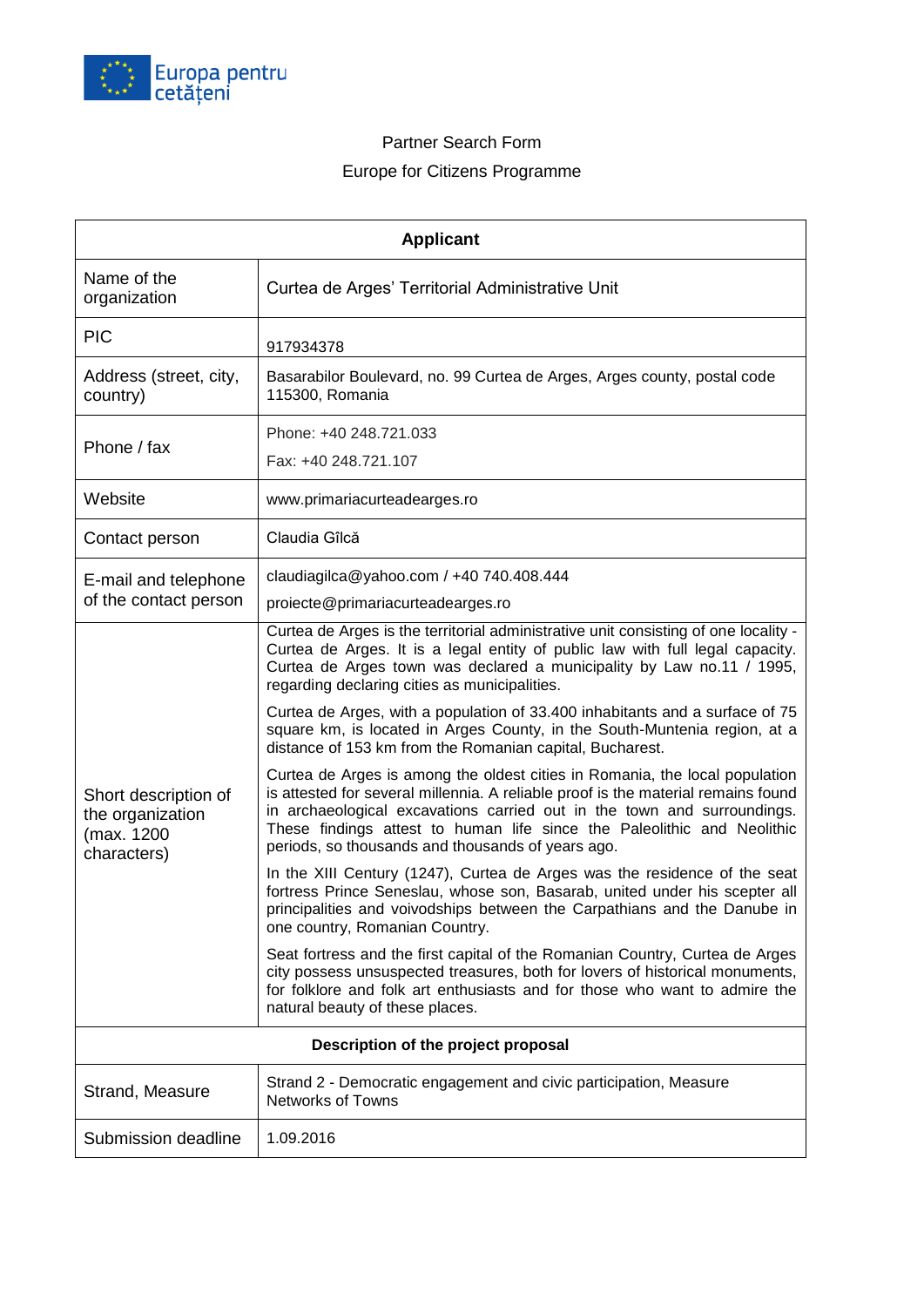

| Title of the project                                                                                                                                     | <b>OLD CAPITALS FOR A NEW EUROPE</b>                                                                                                                                                                                                                                                                                                                                                                                                                                                                                                                                                                                                                                                                                                                                                                                                                                                                                                                                                                                                                                                                                                                                                                                                                                                                                                                                                                                                                                                                                                                                                                                                                                                                     |    |                |    |    |                |    |    |    |    |     |     |     |
|----------------------------------------------------------------------------------------------------------------------------------------------------------|----------------------------------------------------------------------------------------------------------------------------------------------------------------------------------------------------------------------------------------------------------------------------------------------------------------------------------------------------------------------------------------------------------------------------------------------------------------------------------------------------------------------------------------------------------------------------------------------------------------------------------------------------------------------------------------------------------------------------------------------------------------------------------------------------------------------------------------------------------------------------------------------------------------------------------------------------------------------------------------------------------------------------------------------------------------------------------------------------------------------------------------------------------------------------------------------------------------------------------------------------------------------------------------------------------------------------------------------------------------------------------------------------------------------------------------------------------------------------------------------------------------------------------------------------------------------------------------------------------------------------------------------------------------------------------------------------------|----|----------------|----|----|----------------|----|----|----|----|-----|-----|-----|
| Short description of<br>the project (aims,<br>objectives, main<br>activities, target<br>group, venues,<br>expected results)<br>(max. 1500<br>characters) | The project aims to create a network of cities / municipalities, former capitals<br>of countries or regions in Europe, to develop long-term cooperation on topics<br>of common interest:<br>1. Solidarity in times of crisis;<br>2. Combating "migrants" branding and providing counterarguments to<br>promote intercultural dialogue and mutual understanding;<br>3. Debate on the future of Europe.<br>The overall objective of the project is creating a comparative study regarding<br>the addressed shared interests themes. The study will guide the<br>development of the cities / municipalities involved in the project of local<br>development strategies.<br>The project's activities consist of:<br>• organizing the four round tables, one in each country involved in the<br>project, with guests from the project teams and from the local population<br>(children and youth, students, active and inactive people, the elderly, etc.);<br>• organization of a closing event of the project at Curtea de Arges,<br>consisting of a international show (with artists from all countries involved)<br>and a press conference that will present the project's objective, activities,<br>its results, finance source;<br>The target group consists of 830 people. Each roundtable will be attended<br>by 151 people, and the closing event by 226 people.<br>Locations of project activity: each partner locality.<br><b>Expected results:</b><br>- 5 events organized: 4 round tables and a project closing event consisting of<br>a international show and a press conference;<br>- 4 local studies regarding the 3 shared interest themes that will be debated<br>and a comparative study. |    |                |    |    |                |    |    |    |    |     |     |     |
| Timetable of the<br>project / calendar of<br>events                                                                                                      | A1. Project                                                                                                                                                                                                                                                                                                                                                                                                                                                                                                                                                                                                                                                                                                                                                                                                                                                                                                                                                                                                                                                                                                                                                                                                                                                                                                                                                                                                                                                                                                                                                                                                                                                                                              | L1 | L <sub>2</sub> | L3 | L4 | L <sub>5</sub> | L6 | L7 | L8 | L9 | L10 | L11 | L12 |
|                                                                                                                                                          | management<br>A2. Information                                                                                                                                                                                                                                                                                                                                                                                                                                                                                                                                                                                                                                                                                                                                                                                                                                                                                                                                                                                                                                                                                                                                                                                                                                                                                                                                                                                                                                                                                                                                                                                                                                                                            |    |                |    |    |                |    |    |    |    |     |     |     |
|                                                                                                                                                          | and publicity<br>A3. Organizing                                                                                                                                                                                                                                                                                                                                                                                                                                                                                                                                                                                                                                                                                                                                                                                                                                                                                                                                                                                                                                                                                                                                                                                                                                                                                                                                                                                                                                                                                                                                                                                                                                                                          |    |                |    |    |                |    |    |    |    |     |     |     |
|                                                                                                                                                          | and running<br>events                                                                                                                                                                                                                                                                                                                                                                                                                                                                                                                                                                                                                                                                                                                                                                                                                                                                                                                                                                                                                                                                                                                                                                                                                                                                                                                                                                                                                                                                                                                                                                                                                                                                                    |    |                |    |    |                |    |    |    |    |     |     |     |
|                                                                                                                                                          | A3.1. Organizing<br>and running event<br>$1 -$ round table<br>P1                                                                                                                                                                                                                                                                                                                                                                                                                                                                                                                                                                                                                                                                                                                                                                                                                                                                                                                                                                                                                                                                                                                                                                                                                                                                                                                                                                                                                                                                                                                                                                                                                                         |    |                |    |    |                |    |    |    |    |     |     |     |
|                                                                                                                                                          | A3.2. Organizing<br>and running event                                                                                                                                                                                                                                                                                                                                                                                                                                                                                                                                                                                                                                                                                                                                                                                                                                                                                                                                                                                                                                                                                                                                                                                                                                                                                                                                                                                                                                                                                                                                                                                                                                                                    |    |                |    |    |                |    |    |    |    |     |     |     |
|                                                                                                                                                          | 2 - round table<br>P <sub>2</sub>                                                                                                                                                                                                                                                                                                                                                                                                                                                                                                                                                                                                                                                                                                                                                                                                                                                                                                                                                                                                                                                                                                                                                                                                                                                                                                                                                                                                                                                                                                                                                                                                                                                                        |    |                |    |    |                |    |    |    |    |     |     |     |
|                                                                                                                                                          | A3.2. Organizing<br>and running event                                                                                                                                                                                                                                                                                                                                                                                                                                                                                                                                                                                                                                                                                                                                                                                                                                                                                                                                                                                                                                                                                                                                                                                                                                                                                                                                                                                                                                                                                                                                                                                                                                                                    |    |                |    |    |                |    |    |    |    |     |     |     |
|                                                                                                                                                          | 3 - round table<br>P <sub>3</sub>                                                                                                                                                                                                                                                                                                                                                                                                                                                                                                                                                                                                                                                                                                                                                                                                                                                                                                                                                                                                                                                                                                                                                                                                                                                                                                                                                                                                                                                                                                                                                                                                                                                                        |    |                |    |    |                |    |    |    |    |     |     |     |
|                                                                                                                                                          | A3.4, A3.2.<br>Organizing and                                                                                                                                                                                                                                                                                                                                                                                                                                                                                                                                                                                                                                                                                                                                                                                                                                                                                                                                                                                                                                                                                                                                                                                                                                                                                                                                                                                                                                                                                                                                                                                                                                                                            |    |                |    |    |                |    |    |    |    |     |     |     |
|                                                                                                                                                          | running event $4 -$<br>round table P4                                                                                                                                                                                                                                                                                                                                                                                                                                                                                                                                                                                                                                                                                                                                                                                                                                                                                                                                                                                                                                                                                                                                                                                                                                                                                                                                                                                                                                                                                                                                                                                                                                                                    |    |                |    |    |                |    |    |    |    |     |     |     |
|                                                                                                                                                          | A3.5 Organizing<br>and running event                                                                                                                                                                                                                                                                                                                                                                                                                                                                                                                                                                                                                                                                                                                                                                                                                                                                                                                                                                                                                                                                                                                                                                                                                                                                                                                                                                                                                                                                                                                                                                                                                                                                     |    |                |    |    |                |    |    |    |    |     |     |     |
|                                                                                                                                                          | 5 - international<br>show and                                                                                                                                                                                                                                                                                                                                                                                                                                                                                                                                                                                                                                                                                                                                                                                                                                                                                                                                                                                                                                                                                                                                                                                                                                                                                                                                                                                                                                                                                                                                                                                                                                                                            |    |                |    |    |                |    |    |    |    |     |     |     |